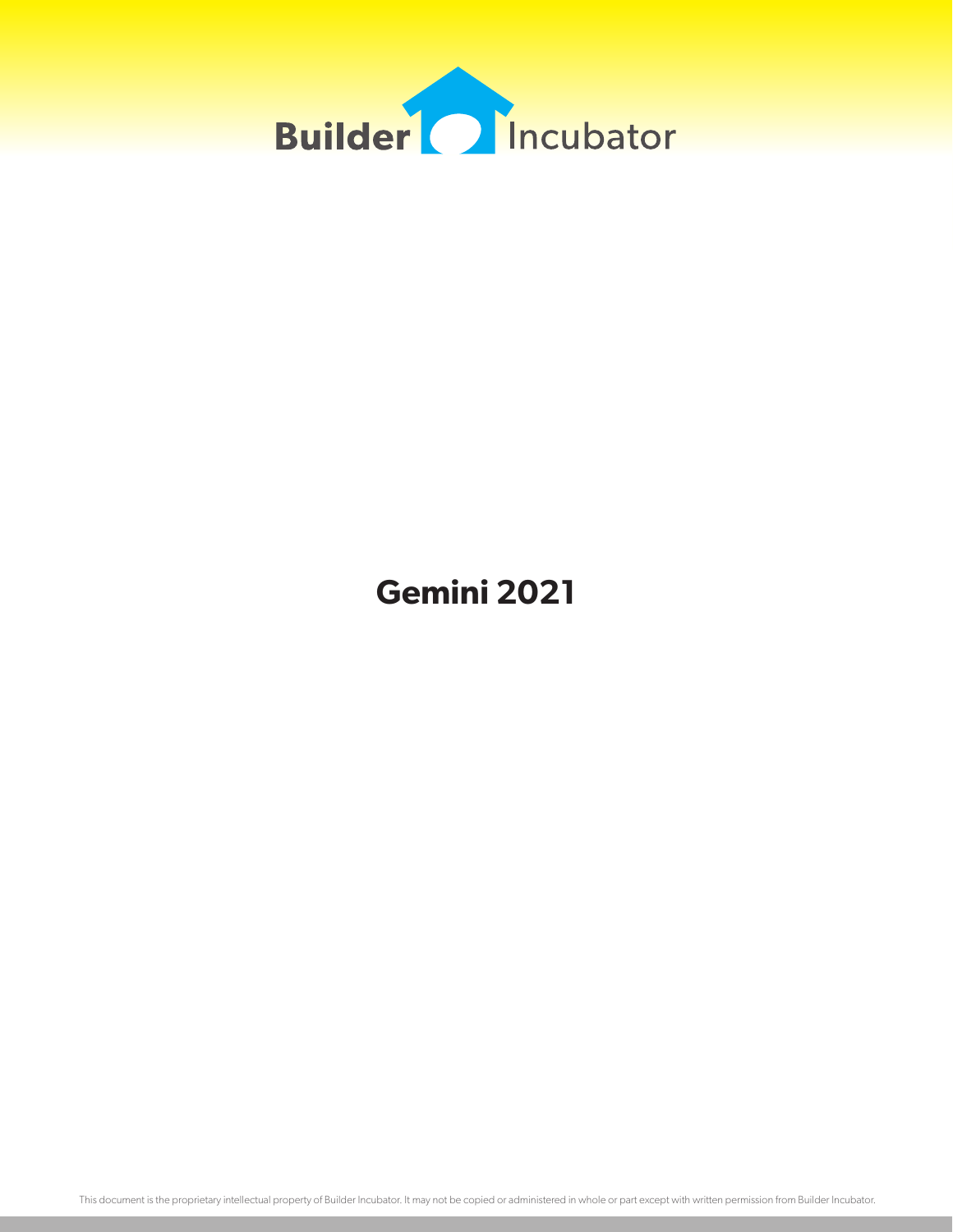

Released Dec-2020 Release: Gemini 2021a Version: 2021.01.2012.011

## **MAIL LIST added alpha sort**

Software Report: GEM-133

Added a sort column to the MAILPS – MAIL LIST

For builders making extensive use of the MAIL LIST having the List Name sorted based on List Name makes locating the correct email group much easier.

| <b>Email List</b> | E                                            |
|-------------------|----------------------------------------------|
| <b>List Name</b>  | Addresses                                    |
| <b>IABC</b>       | Mike@123.com                                 |
| !Bav              | email1@iscm.us,email2@iscm.ue,email3@iscm.ue |
| !charile          | email@iscm.us                                |
| !PSC&Son          | Email1@test.com,Email2@test.com              |
| !wan              | email@iscm.us                                |
| !wen              | email1@iscm.us                               |
| !zed              | emai@iscm.us                                 |
| Change            | <b>Delete</b>                                |
| Insert            | <b>Close</b>                                 |

# **Check Register Export Profile**

Software Report: GEM-132

Created a new hard coded export format to match the new Bank of America format changes in their SURE PAY check fraud protection program.

|                     | Export Profile will be Added                                                                   | -23<br>-- 0           |  |  |  |  |  |  |  |  |
|---------------------|------------------------------------------------------------------------------------------------|-----------------------|--|--|--|--|--|--|--|--|
| Export ID:          |                                                                                                |                       |  |  |  |  |  |  |  |  |
| <b>Description:</b> |                                                                                                | Write CSV Header<br>M |  |  |  |  |  |  |  |  |
|                     | <b>Fields to Export</b>                                                                        | <b>Auto Resort</b>    |  |  |  |  |  |  |  |  |
| Order               | <b>Field Description</b><br><b>GI Account Number</b>                                           |                       |  |  |  |  |  |  |  |  |
|                     | <b>Check Date</b><br>Post Date                                                                 | Up                    |  |  |  |  |  |  |  |  |
|                     | Chk/Dep<br>Ck Gap                                                                              | Down                  |  |  |  |  |  |  |  |  |
| Type                | <b>Received</b>                                                                                | Clear All             |  |  |  |  |  |  |  |  |
|                     | Payee/Description<br><b>Check Amount</b>                                                       | <b>Besort</b>         |  |  |  |  |  |  |  |  |
|                     | <b>Ck Source</b><br><b>Bank Account #</b>                                                      |                       |  |  |  |  |  |  |  |  |
|                     | *SurePav:Bank of America<br>*SurePay2008:Bank of America                                       |                       |  |  |  |  |  |  |  |  |
|                     | *Community Bank Positive Payee<br>Autolle Fargo Positive Pauee<br>*SurePay2020:Bank of America |                       |  |  |  |  |  |  |  |  |
| <b>File Name:</b>   |                                                                                                |                       |  |  |  |  |  |  |  |  |
|                     | ПK<br>Cancel                                                                                   |                       |  |  |  |  |  |  |  |  |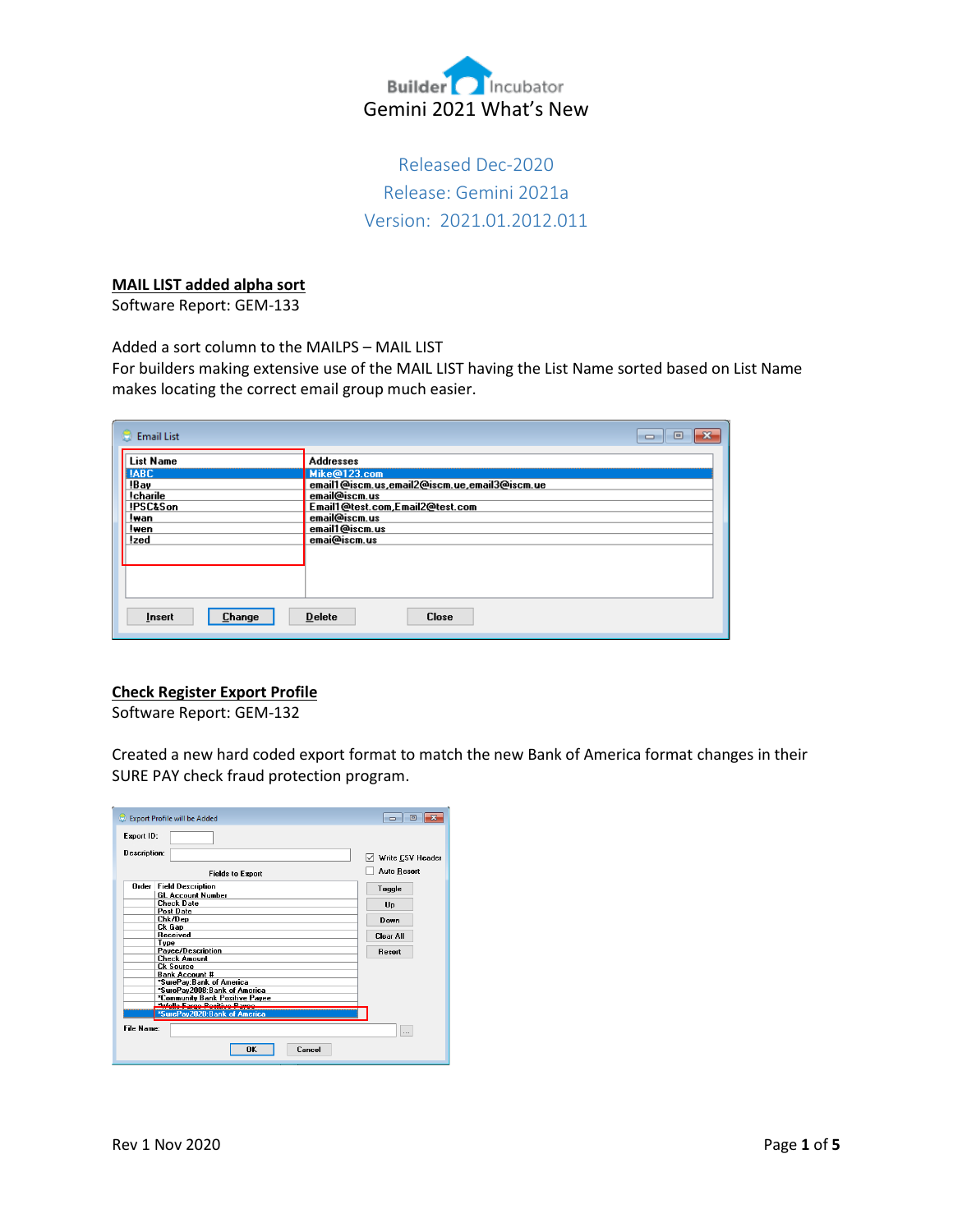

## **New NACHA format required for payroll Direct Deposit**

Software Report: GEM-131/GEM-118

Validated the Direct Deposit format to accommodate changes in the NACHA format. Do not make changes to your format unless directed by your bank (payroll account). Typical changes will involve selecting one or more features at the bottom section.

| <b>ACH will be Changed</b>         | 同<br>$\Box$                                       |
|------------------------------------|---------------------------------------------------|
| Batch Header Company Name:         | <b>Builder Incubato</b>                           |
| Batch Header Company EIN:          | 463863618<br><b>(From Configuration)</b>          |
| Bank Routing (Offset PPD):         | Account #:<br>123456789<br>000386554              |
| Immediate Origin Routing Prefix:   |                                                   |
| Immediate Origin Routing Number:   | 012345678                                         |
| Immediate Origin Name:             | <b>Builder Incubator Demo</b>                     |
| Immediate Destination Routing #:   | 012345678                                         |
| <b>Immediate Destination Name:</b> | <b>Bank of America</b>                            |
| <b>Batch Routing Number:</b>       |                                                   |
| <b>ACH Filename:</b>               | D:\Vols\Apps\003 Testing\Shared fold<br>$\ddotsc$ |
| Bank Login String:                 |                                                   |
|                                    |                                                   |
| <b>Bank Defined EIN Prefix:</b>    | 1<br><b>Create Offset PPD Record</b>              |
| <b>Bank Defined Service Class:</b> | <b>Include CR/LF</b><br>220                       |
|                                    | <b>OK</b><br>Cancel                               |

## **Created a new form alignment setting**

Software Report: GEM-128

Under FILE | SUPERVISOR | CONFIGURATION we added another alignment setting to accommodate changes that may be necessary to properly align new forms for the NEC-1099

| PO          |               | PO Additional PO Group Codes        |          | AR        | <b>AR Forms</b> |    | Proposal                                                                                                                                                                                                                                                    |          | Web Access |
|-------------|---------------|-------------------------------------|----------|-----------|-----------------|----|-------------------------------------------------------------------------------------------------------------------------------------------------------------------------------------------------------------------------------------------------------------|----------|------------|
|             |               | Company Info Additional Auto Lookup |          | Alignment | <b>GL</b>       | AP | AP Adtl                                                                                                                                                                                                                                                     | JC.      | <b>PR</b>  |
|             | respectively. |                                     |          |           |                 |    | The following options allow for more precise alignment of data on preprinted forms.<br>Enter adjustments in 1/1000 inch increments. Negative numbers move data left<br>(Horizontal field) or up [Vertical field]. Positive numbers move data right or down, |          |            |
| Form        |               | Horizontal                          | Vertical | Form      |                 |    | Horizontal                                                                                                                                                                                                                                                  | Vertical |            |
| 6701        |               | O                                   | n        |           | <b>Checks</b>   |    | n                                                                                                                                                                                                                                                           |          | n          |
| <b>G702</b> |               | $\mathbf{0}$                        | $\bf{0}$ | W2's      |                 |    | 0                                                                                                                                                                                                                                                           |          | n          |
| 6703        |               | $\mathbf{u}$                        | n        | w3        |                 |    | n                                                                                                                                                                                                                                                           |          | n          |
|             | 1099-MISC's   | 0                                   | $-30$    |           | 1099-NEC's      |    | 100                                                                                                                                                                                                                                                         |          | $-100$     |
|             | 1096-MISC's   | $-15$                               | $-25$    |           | 1096-NEC's      |    | 1.000                                                                                                                                                                                                                                                       |          | $-1.000$   |
|             |               |                                     |          |           |                 |    |                                                                                                                                                                                                                                                             |          |            |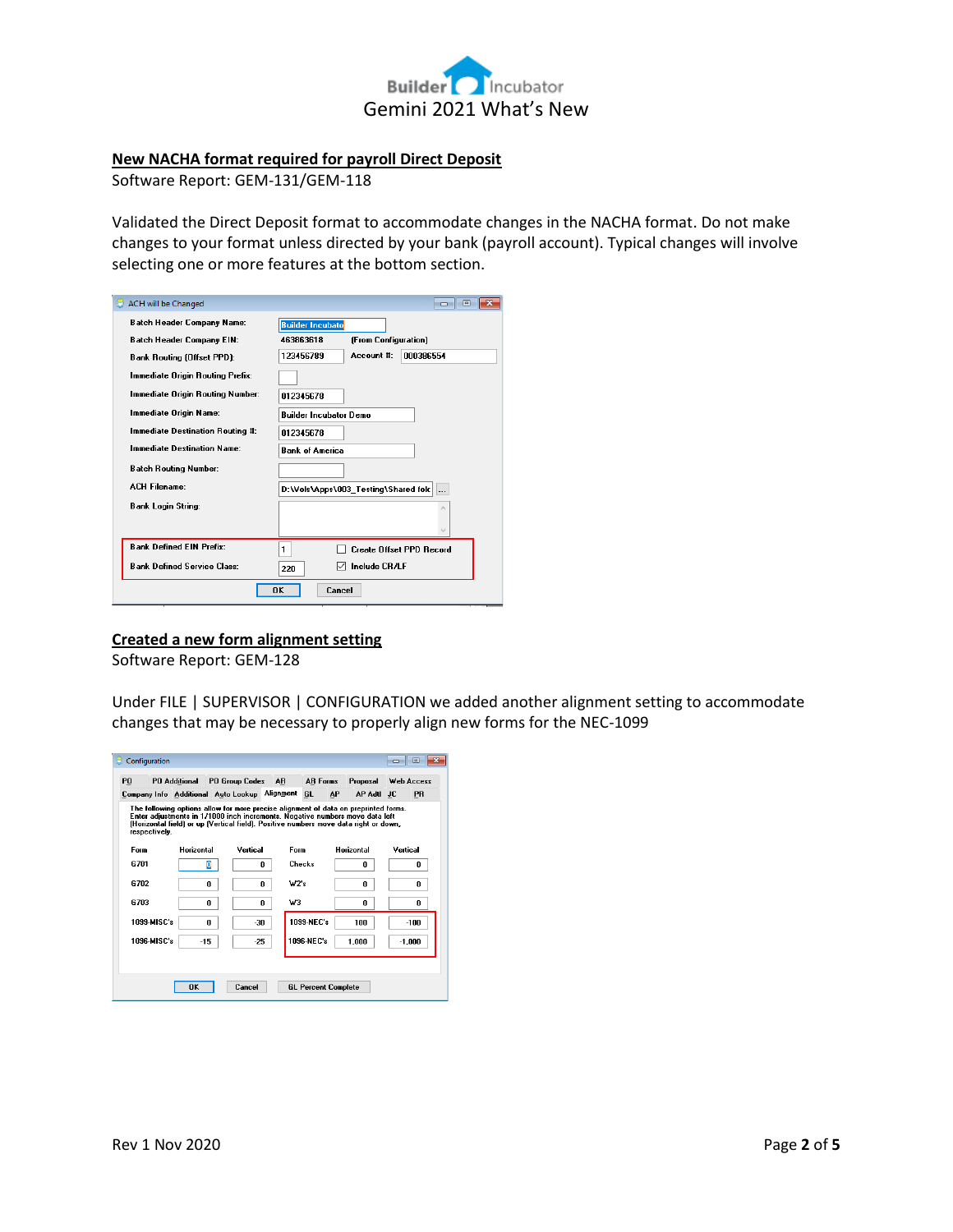

## **Changes to the 1099/1096 Magnetic formats**

Software Report: GEM-126

The changes in the new NEC-1099 and the MISC-1099 also required changes in the magnetic filing format.

| X Account #                             | Name                                                   | <b>FIN/SSN</b>                            | Type 1099                     | Amount                                               |
|-----------------------------------------|--------------------------------------------------------|-------------------------------------------|-------------------------------|------------------------------------------------------|
| <b>ARCP01</b>                           | <b>ARC Painting</b>                                    | 10-0987654                                | Rents (1)                     | 1.000 <sub>00</sub>                                  |
| APPL 01                                 | <b>Apple Appliances</b>                                | 10-0987654                                | Rents (1)                     | 1.500.00                                             |
| BRICK1                                  | <b>Bob's Brick BarnABCD</b>                            | 10-0987654                                | Rents (1)                     | 2,000.00                                             |
| <b>BUIL01</b>                           | <b>Building Blocks Masons Co.</b>                      | 10-0987654                                | Other Income (3)              | 1.500.00                                             |
| CABI01                                  | <b>Cabinets World-123</b>                              | 10-0987645                                | Other Income (3)              | 3.000.00                                             |
| CAPP01                                  | <b>Carnet Universe</b>                                 | 10-0987654                                | Other Income [3]              | 800.00                                               |
| <b>CL002</b>                            | <b>Cleaners R Us</b>                                   | 10-0987654                                | Medical & Health (6)          | 3,500.00                                             |
| <b>CONSO1</b>                           | <b>Concrete Steel Products Corp.</b>                   | 10-0987654                                | Medical & Health (6)          | 2.000.00                                             |
| CONC01                                  | <b>Concrete USA</b>                                    | 10-0987654                                | Medical & Health (6)          | 4.000.00<br>2,800.00<br>950.00<br>6,500.00<br>800.00 |
| COBK01                                  | Corkv's Slab Contractors Inc.                          | 10-0987654                                | MISC-NEC. [1]                 |                                                      |
| DDDR01                                  | D & D Drvwall                                          | 10-0987654                                | MISC-NEC. [1]                 |                                                      |
| DAND <sub>01</sub>                      | Dandy's Trim & Door Inc.                               | 10-0987654                                | MISC-NEC. [1]                 |                                                      |
| <b>DANDER</b>                           | Danny's Debris Removal Service                         | 10-0987654                                | Proceeds Attorney (10)        |                                                      |
| DAVI01                                  | <b>Davis Dumpster Services</b>                         | 10-0987654                                | Proceeds Attorney (10)        | 4,800.00                                             |
| EART01                                  | Earthmovers, Inc.                                      | 10-0987654                                | <b>Proceeds Attorney (10)</b> | 6.500.00                                             |
| <b>Mark</b><br>Action:<br>1099 Magnetic | UnMark<br><b>Clear All</b><br>Continue<br>$\checkmark$ | Mark by Type:<br>Print<br><b>Previous</b> | $\sim$<br>Cancel              | Mark                                                 |

## **NEC-1099 and MISC-1099 format changes to the printed form**

Software Report: GEM-116

The new 1099-NEC (Non-Employee Compensation) form required several changes.

- Changes to the existing 1099-MISC to remove fields associated with Non-Employee Compensation and re arrange remaining fields
- Change the 1099 Drop Down values in the Vendor Maintenance
- Update all vendors that are currently check as box 7 change to NEC box 1
- Added a MARK by form type to assist the user in printing each form separately
- Added "Number of Vendors" in the proofing report to assist users in determining how many 1099 forms they will need to print.

## **MARK BY TYPE**

Select the 1099 TYPE you want to MARK

| X Account #                             | Name                                                  | <b>FIN/SSN</b>         | <b>Type 1099</b>                                                               | Amount               |
|-----------------------------------------|-------------------------------------------------------|------------------------|--------------------------------------------------------------------------------|----------------------|
| ABCP01                                  | <b>ABC Painting</b>                                   | 10-0987654             | Rents (1)                                                                      | 1.000.00             |
| APPL01                                  | <b>Apple Appliances</b>                               | 10-0987654             | Rents [1]                                                                      | 1.500.00             |
| <b>BBICK1</b>                           | <b>Bob's Brick BarnABCD</b>                           | 10-0987654             | Rents (1)                                                                      | 2.000.00             |
| <b>BUIL01</b>                           | <b>Building Blocks Masons Co.</b>                     | 10-0987654             | Other Income (3)                                                               | 1.500.00             |
| CABI01                                  | <b>Cabinets World-123</b>                             | 10-0987645             | Other Income (3)                                                               | 3,000.00             |
| <b>CARP01</b>                           | <b>Carpet Universe</b>                                | 10-0987654             | Other Income (3)                                                               | 800.00               |
| CL002                                   | <b>Cleaners R Us</b>                                  | 10-0987654             | Medical & Health (6)                                                           | 3.500.00             |
| CONS01                                  | <b>Concrete Steel Products Corp.</b>                  | 10-0987654             | Medical & Health (6)                                                           | 2,000.00             |
| CONC01                                  | <b>Concrete USA</b>                                   | 10-0987654             | Medical & Health (6)                                                           | 4.000.00             |
| CORK01                                  | <b>Corky's Slab Contractors Inc.</b>                  | 10-0987654             | MISC-NEC. (1)                                                                  | 2.800.00             |
| DDDR01                                  | D & D Drewall                                         | 10-0987654             | MISC-NEC. [1]                                                                  | 950.00               |
| DAND01                                  | Dandy's Trim & Door Inc.                              | 10-0987654             | MISC-NEC. (1)                                                                  | 6.500.00             |
| <b>DANDEB</b>                           | <b>Danny's Debris Removal Service</b>                 | 10-0987654             | Proceeds Attorney (10)                                                         | 800.00               |
| DAVI01                                  | <b>Davis Dumoster Services</b>                        | 10-0987654             | Proceeds Attorney (10)                                                         | 4,800.00             |
| <b>FART01</b>                           | Earthmovers, Inc.                                     | 10-0987654             | Proceeds Attorney (10)                                                         | 6,500.00             |
| Mark<br>Action:<br><b>Choose Action</b> | UnMark<br><b>Clear All</b><br>Preview<br>$\checkmark$ | Mark by Type:<br>Print | Do Not Print 1099<br>Rents (1)<br>Pre Other Income [3]<br>Medical & Health (6) | Mark<br>$\checkmark$ |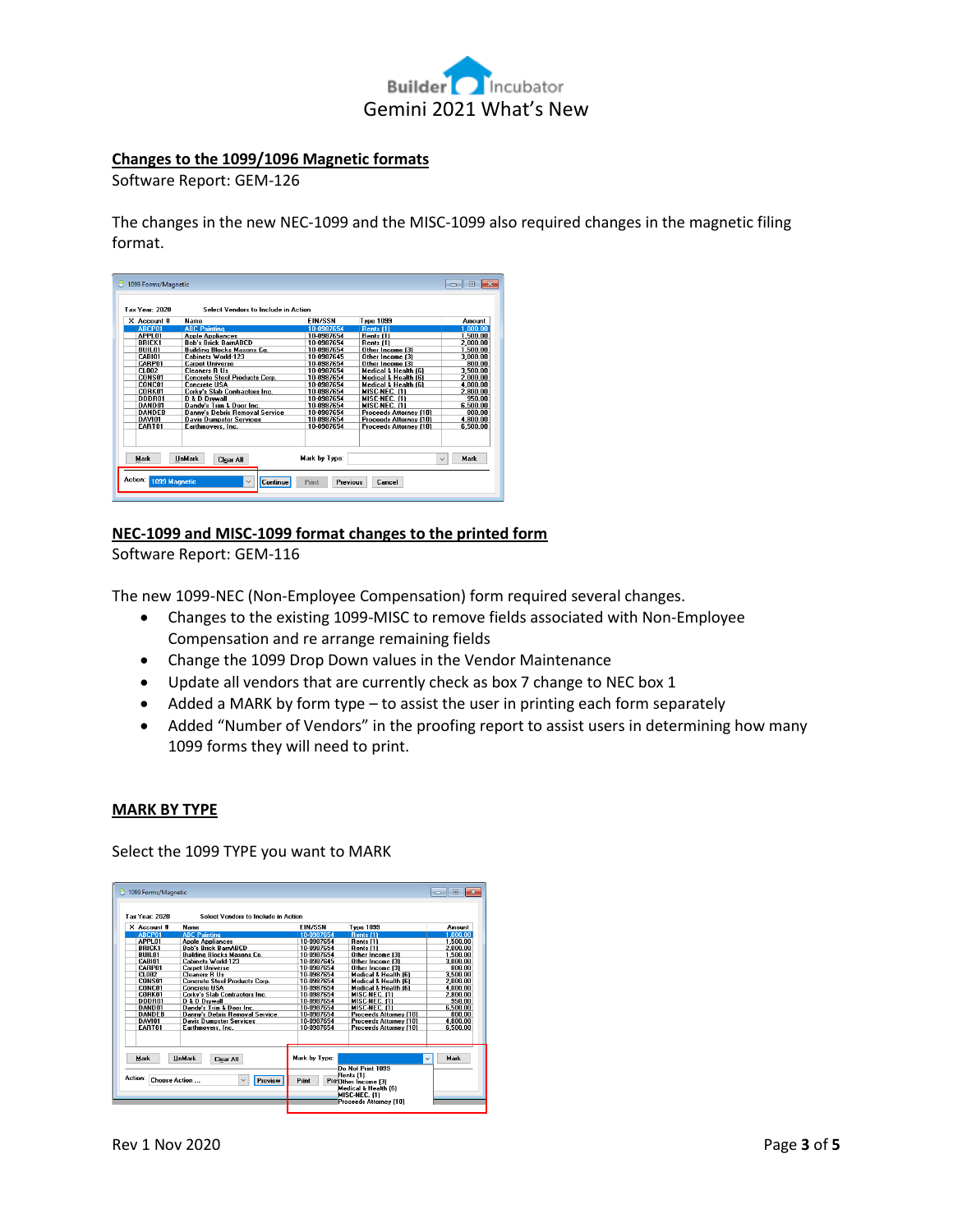

# **Proofing Report**

Also includes the quantity of vendors that will be printed for each form type required

| <b>NOV 30,2020</b><br>12:32PM |           |                                 | <b>Astor Homes</b><br>AP Vendor 1099 Proofing Report<br>for Tax Year 2020 |                             |               |              | Page: 1 of 1 |                       |
|-------------------------------|-----------|---------------------------------|---------------------------------------------------------------------------|-----------------------------|---------------|--------------|--------------|-----------------------|
| ID<br><b>SSN/EIN</b>          |           | Vendor Name<br><b>DBA</b> Name  |                                                                           | <b>Address</b><br>City      |               | <b>State</b> | Zip Code     |                       |
| CORK01<br>10-0987654          |           | * Corky's Slab Contractors Inc. |                                                                           | 175 Main Street<br>Any City |               | US           | 22222        |                       |
| <b>NEC</b>                    | $Box 1$ : | 2,800.00                        |                                                                           |                             |               |              |              |                       |
| DDDR01<br>10-0987654          |           | * D & D Drywall                 |                                                                           | 425 Main Street<br>Any City |               | US           | 22222        |                       |
| <b>NEC</b>                    | $Box 1$ : | 950.00                          |                                                                           |                             |               |              |              |                       |
| DAND01<br>10-0987654          |           | * Dandy's Trim & Door Inc.      |                                                                           | 385 Main Street<br>Any City |               | US           | 22222        |                       |
| NEC                           | $Box 1$ : | 6,500.00                        |                                                                           |                             |               |              |              |                       |
| <b>Report Totals</b>          |           |                                 |                                                                           |                             |               |              |              |                       |
| 1099-MISC                     |           | Box 1<br>0.00                   | Box 3<br>0.00                                                             |                             | Box 6<br>0.00 |              |              | <b>Box 10</b><br>0.00 |
|                               |           | 0                               | 0                                                                         |                             | 0             |              |              | 0                     |
| <b>1099-NEC</b>               |           | Box 1<br>10,250.00<br>3.        |                                                                           |                             |               |              |              |                       |

 $\hspace{0.1mm}^*$  Indicates which name will be used as primary 1099 name.

## For more instructions regarding how to print 1099's

## [SOP-1099 forms](https://builderincubator.com/images/Tax/Changes-to-the-1099-forms-2021.pdf)

Video – [how to print 1099 forms](https://builderincubator.com/support/fed-state-tax-tables.html)